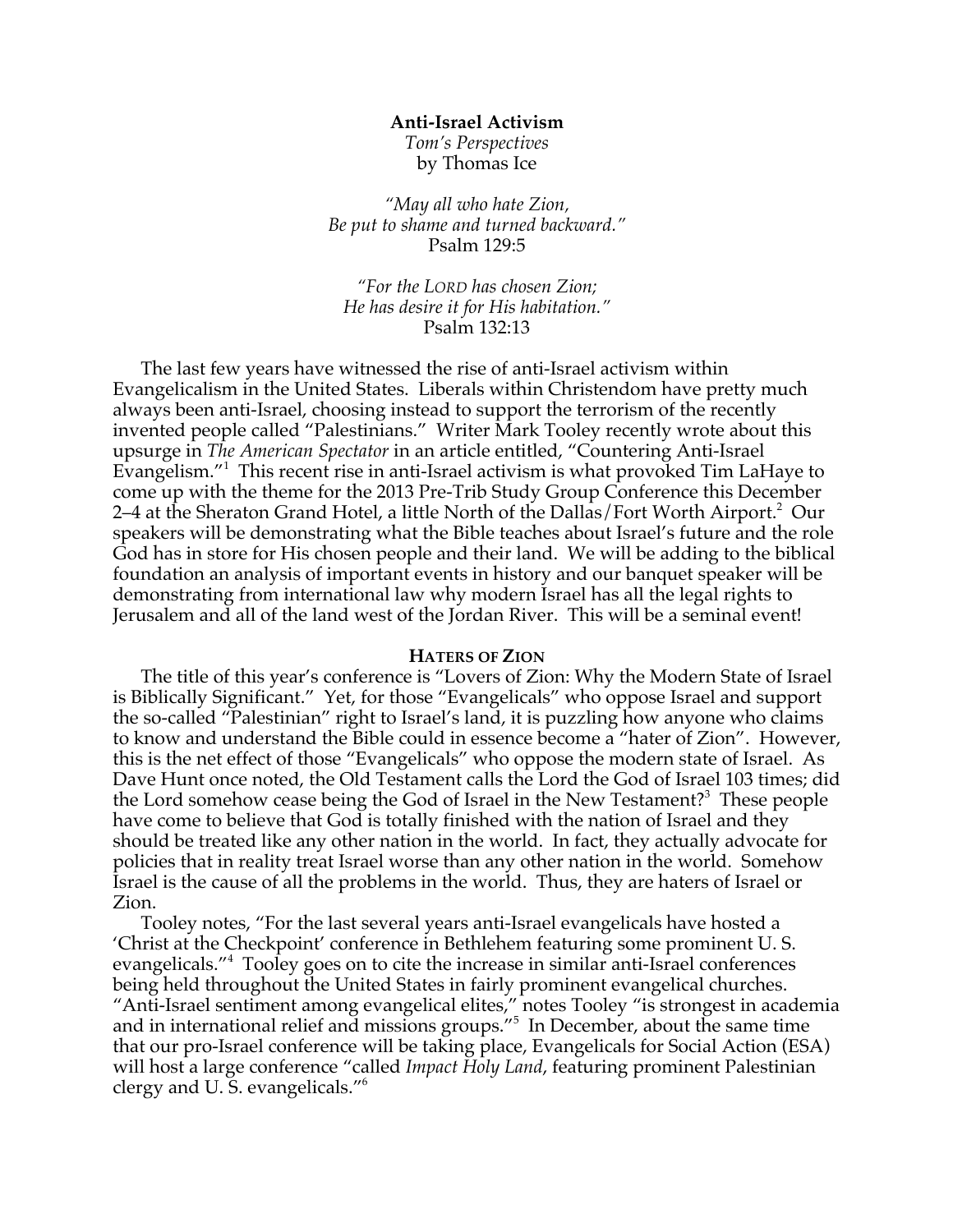In the past, before a movement of anti-Israel activism arose among evangelicals, there were always some who opposed the modern state of Israel, but they were generally pretty low-key and did not have conferences or engage in activism. It appears that with the rise of the postmodern influences upon evangelical churches during the last fifteen years, there has followed a decline in teaching and believing the Bible and a shift to a leftist social and political agenda in their circles. Since the secular left hates Israel, it makes sense that the evangelical left follows their lead on this matter. The anti-Israel "Evangelicals" are more concerned with what the world thinks of them than what the God of Israel teaches in the Bible.

Even though these "Evangelicals" usually despise the literal, normal, or proper reading of the Bible, no one can doubt that since Israel is mentioned over 2,500 times in Scripture, the Old and New Testaments, that there is at least a *prima facie* basis for a future for Israel. Paul writing in the New Testament in Romans 11:1 says of the nation of Israel, "God has not rejected His people, has He? May it never be!" In the next verse he declares, "God has not rejected His people whom He foreknew" (Rom. 11:2). Again Paul asserts, "From the standpoint of the gospel they [Israel] are enemies for your sake, but from the standpoint of God's choice they [Israel] are beloved for the sake of the fathers; for the gifts and the calling of God are irrevocable" (Rom. 11:28–29). Such reaffirmation of Israel's election and calling by God in the New Testament should be enough for anyone who has just a slim amount of respect for the Bible. This means that nothing in the Old Testament has changed concerning the nation of Israel, including the dozens of prophecies that predict a future for God's nation.

In Acts 5 when the Jewish leaders were persecuting the Apostles for preaching the gospel shortly after Jesus' resurrection, a Pharisee named Gamaliel advised his fellow leaders as follows: "And so in the present case I say to you, stay away from these men and let them alone, for if this plan or action should be of men, it will be overthrown; but if it is of God, you will not be able to overthrow them; or else you may even be found fighting against God" (Acts 5:38–39). I make the same kind of recommendation to the anti-Israel "Evangelicals"! If the modern state of Israel is of man then it will be overthrown within the providence of God. If it is an act of God, as we certainly believe it to be, then there is nothing you can do to impede His purposes. You will find yourselves one day to have been fighting against God, which is certainly a losing proposition.

# **LOVERS OF ZION**

The Book of Zechariah is one of the last books to be written in the Old Testament canon, about 500 years before the birth of Christ. The book focuses on God's city of Jerusalem. Zechariah in Hebrew means, "the Lord remembers." The prophet wonders if God has forgotten about Jerusalem. "Then the angel of the LORD answered and said, 'O LORD of hosts, how long wilt Thou have no compassion for Jerusalem and the cities of Judah, with which Thou has been indignant these seventy years?'" (Zech. 1:12). That question was asked 2,500 years ago, so some today must think that the Lord has really forgotten Jerusalem, which is also known in the Bible as Zion. "And the LORD answered the angel who was speaking with me with gracious words, comforting words" (Zech. 1:13). That must have been some conversation between the Lord and one of His angels. "So the angel who was speaking with me [Zechariah] said to me, 'Proclaim, saying, "Thus says the Lord of hosts"'" (Zech. 1:14a). The Lord conveys seven promises about Jerusalem or Zion to Zechariah.